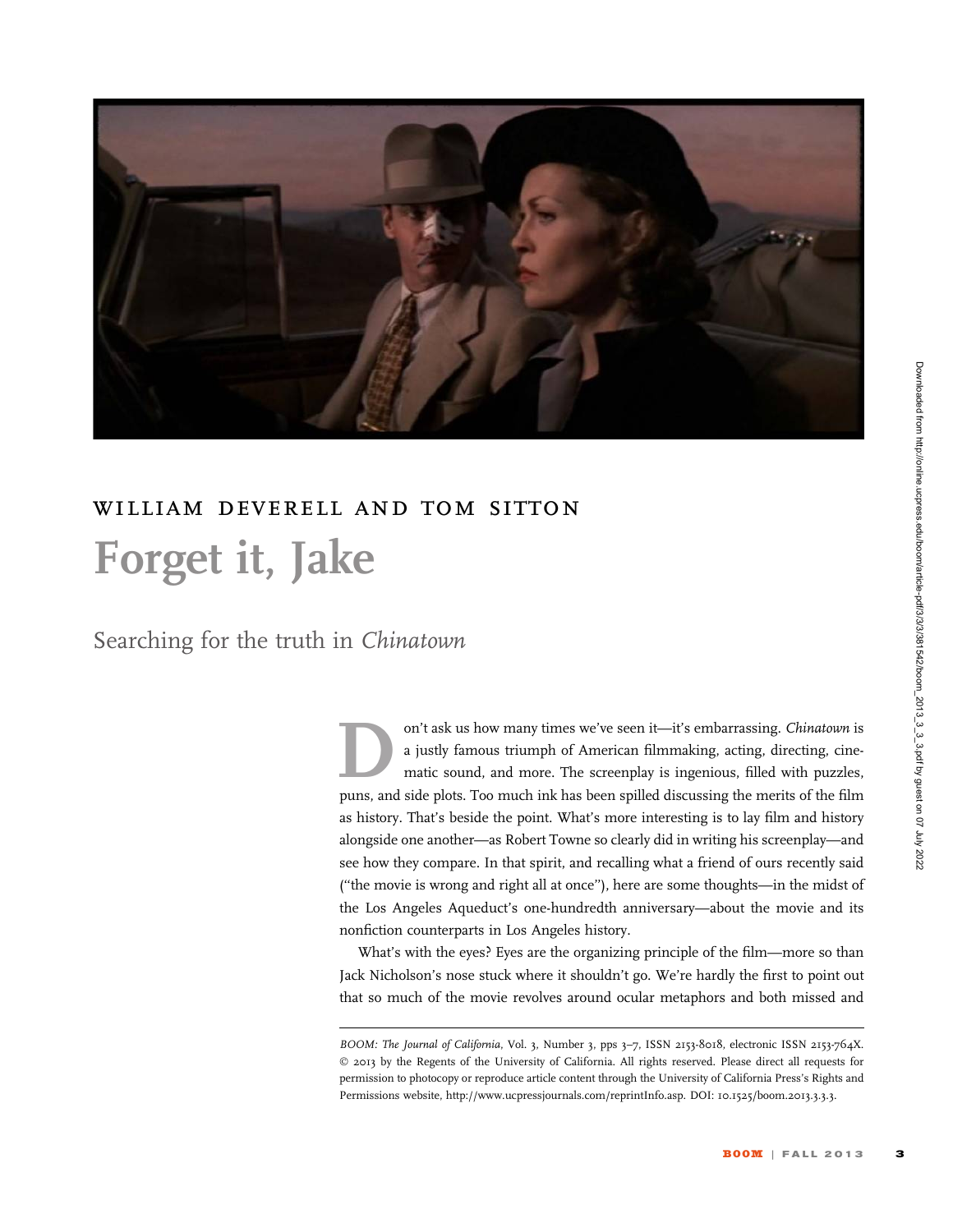gotten clues. Jake Gittes is a private eye, of course, but he doesn't see very well in the film. He misses a lot. He can't detect. He tries, in the county archives, to see the truth, but the light works against him and truth is obscured. He can't see ''across,'' or ''a Cross,'' even when the truth is right in his face. Faye Dunaway has a flaw in her eye, and she can't see what's going on, either—and ends up getting shot through the eye in the end. And who can forget the fish staring up at Jake from his luncheon plate, seeming to dare him to see, at long last, exactly what's going on? Seeing is often a long way from understanding, as Jake Gittes makes plain in the film.

And what about our eyes—the eyes of the viewer? We might as well admit it: we've seen the movie, collectively, fifty times or more. Chinatown demands some patience, which it amply rewards. Let's take a closer look.

What is going on?

# **Conspiracy**

Chinatown revolves around businessman Noah Cross, who plots to bring Sierra Nevada water to his recently acquired agricultural acreage in the ''Northwest Valley'' by murdering an opponent of a \$10 million bond issue that would finance the building of an aqueduct and reservoir. Cross uses hired muscle and city personnel to enforce the secrecy of the fraud. Private investigator Jake Gittes eventually uncovers Cross's plan to convince Los Angeles taxpayers that drought necessitates that they pay for the transfer of water, which would irrigate his land, raise prices, and make him another fortune.

The conspiracy theory concerning the origins of the actual Owens Valley project evolved in the early 1900s as newspaper editor Sam Clover, local Socialists, and others sensed a plot by regional capitalists to use public funding to enrich themselves. In 1910, William T. Spilman wrote a little booklet called The Conspiracy, which spelled out the ramifications of the theory embellished by others ever since. But Steven P. Erie, Abraham Hoffman, and other scholars have demonstrated that the overall theory does not hold up. A syndicate—including newspaper publishers Harrison Gray Otis and Edwin T. Earl, railroad magnates Henry E. Huntington and E.H. Harriman, banker Joseph F. Sartori, developer L.C. Brand, and several others—publicized their plans to develop agricultural land in the San Fernando Valley long before the aqueduct project was even a possibility. In fact, one invited investor, Dr. John R. Haynes, confided to

Upton Sinclair that he declined to join the syndicate precisely because there was no mention of a water project. The syndicate did not become aware of the aqueduct project until city engineers had already decided to pursue it; one of the water department commissioners most likely passed the inside information to them. After that, the syndicate members acted as typical Angeleno boosters, campaigning for a project that would advance the interests of the city as well as themselves.

That said, there certainly was plenty of conflict of interest to go around, including on the part of a former Los Angeles mayor (Fred Eaton) purchasing land in Owens Valley, a water commissioner who was also an investor in the San Fernando Valley, and an engineer working for the federal government and city of Los Angeles at the same time.

# Who do we see in Hollis Mulwray?

The easy answer is that he's supposed to be William Mulholland, chief engineer of the Los Angeles water department.



Their names at least kind of echo off one another anagramatically. But he's really multiple personalities and puns wrapped into one character. Somehow the reception of the film has tended, in popular consciousness, to amalgamate the real Mulholland with Noah Cross, the searing and sneering figure so brilliantly played by John Huston. But Mulholland is more like both Mulwray and Cross, somehow. He's the civil servant who wants merely to provide water to the people whose water bills pay his salary, and he's also the vainglorious titan who will stop at nothing to bring about an imagined future for the metropolis he both serves and rules.

But there's a dash of Collis Huntington in here, too. After all, it was Huntington atop the Southern Pacific that tried—and failed—to shove Santa Monica down the throat of Los Angeles as its Pacific port at the tail end of the nineteenth century. And it could be that the screenwriter wanted to at least whisper, by way of Hollis-as-Collis, that filmgoers

Downloaded from http://online.ucpress.edu/boom/article-pdf/3/381542/boom\_2013\_3\_3.pdf by guest on 07 July 2022 Downloaded from http://online.ucpress.edu/boom/article-pdf/3/3/3/381542/boom\_2013\_3\_3\_3.pdf by guest on 07 July 2022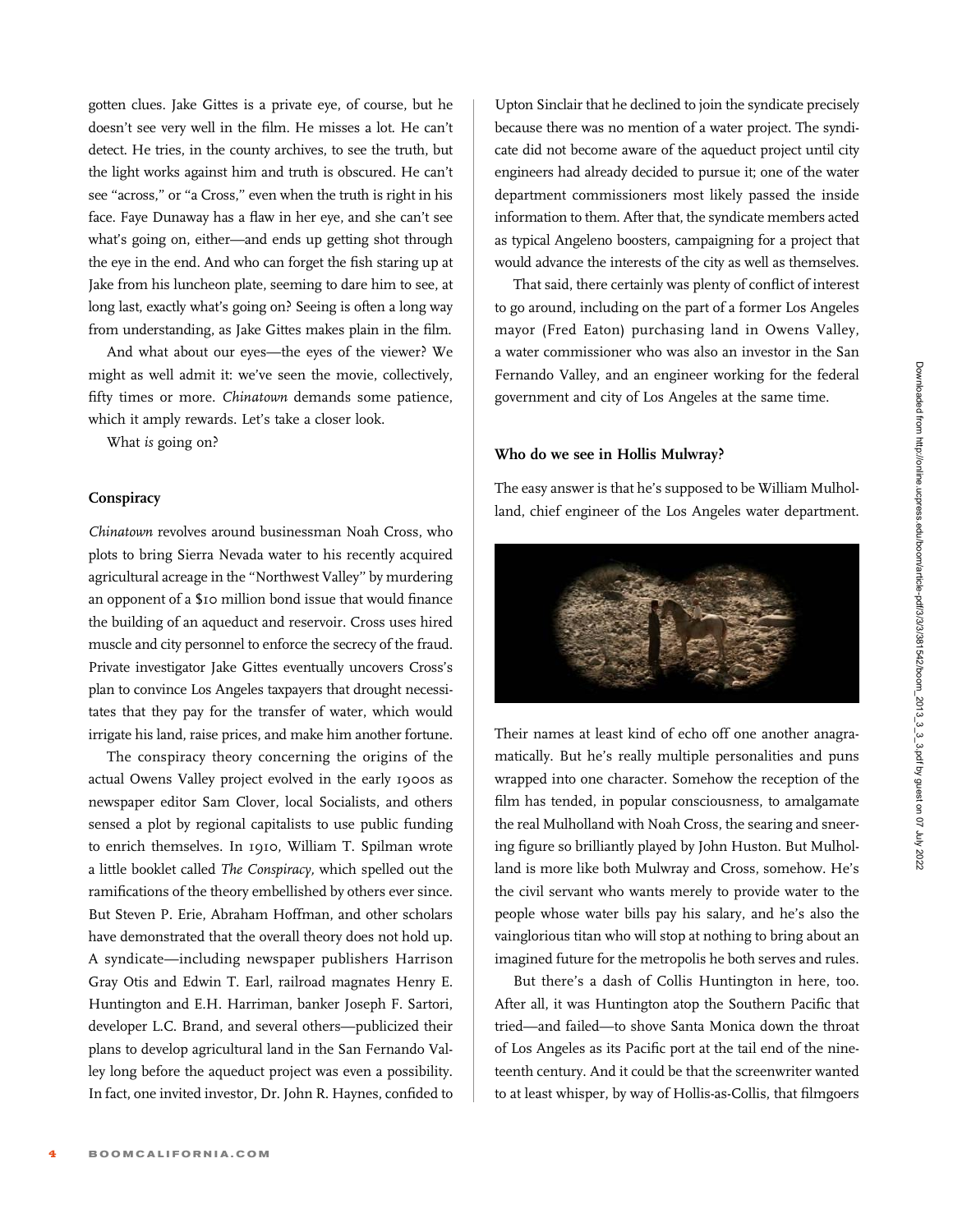contemplate Henry Huntington, too. Collis's nephew, Henry, later married Collis's widow (and thereby kind of became his own uncle?) and did exercise a lot of clout on the Los Angeles landscape at just this same time.

Fred Eaton is in here, too; the former mayor of Los Angeles figured that the aqueduct offered a once-in-alifetime opportunity to do good and do well, very well, at the same time. Making the aqueduct happen was very much part of Eaton's role, and he also thought he'd get very, very rich in the process, especially if he could see his ''long valley'' site in the Owen's Valley as a holding reservoir for a lot of money. He couldn't, and thus the aqueduct's managers ended up, with Mulholland as the chief instigator, building a storage facility behind the fated St. Francis Dam. When it fell down in the late 1920s, it took hundreds of lives—and Mulholland's fame and reputation—with it. In the film, the dam that has fallen down is the Vanderlip, which calls up yet another titanic figure—far lesser known—in Frank Vanderlip, banker, financier, and the



man who laid out, with the help of Frederick Law Olmsted, Jr., Palos Verdes as a would-be Italian hill village on Portuguese Bend in the same era as the aqueduct.

# ''My sister, my daughter''

One of the storylines that explodes toward the end of Chinatown is Jake Gittes's discovery that Evelyn Mulwray, wife of the murdered water department head, had been raped at fifteen by her father, Noah Cross. The daughter from this union is then rendered vulnerable to Cross at the movie's shocking conclusion (thus evil, whether incest or corruption, moves forward through Los Angeles generations). This revelation of incest explains some of Evelyn's erratic behavior throughout the movie and, more important, casts Noah Cross (and perhaps the Los Angeles elite) as irredeemably treacherous. Greed is but one of his/their

vices; he/they aim to control everything within reach. ''You see, Mr. Gittes,'' Cross points out, ''most people never have to face the fact that at the right time and the right place, they're capable of anything.''

While there is no known rape or incest incident attributed to any of the Los Angeles figures involved with the Owens River Aqueduct project, rape became a common description and metaphor for what the city did to the Owens Valley. Critics such as Carey McWilliams (whom Towne read closely) castigated city officials for their actions in altering the environment while removing the valley's water, its life blood. Author Morrow Mayo entitled one chapter of his 1933 book Los Angeles, ''The Rape of Owens Valley.''

#### The Mar Vista Rest Home

In order to hide his true identity in purchasing land that would increase in value when the water project is completed, Noah Cross had the title for his purchases placed in the names of residents of a senior citizens' home. The movie depicted these seniors as uninformed about, or incapable of understanding, their role, as Cross could then easily manipulate them and see his nefarious plans through. Thus, he exploited the seniors while hiding his machinations until the property was secured, all before news of the water project would encourage others to invest in acreage on the verge of a big increase in value. Jake Gittes shows them the truth so that they can see it—even if they don't comprehend it.

It is true that city water department officials quietly began to purchase property in the Owens Valley without informing residents there of the possible water project in order to avoid the escalation of land values. As to the syndicate with land in the San Fernando Valley, it already had options on big chunks of thirsty land well before the aqueduct project had developed—and it proudly trumpeted news of its actions in city newspapers.

In the mid-1950s, the incorporators of the City of Industry in eastern Los Angeles County expanded the proposed boundaries of the new municipality in order to harness the in-residence population of a sanitarium and its employees. As journalist Victor Valle has noted, critics complained that the patients there did not have the mental capacity to be concerned citizens of the new city, but that did not stop incorporation.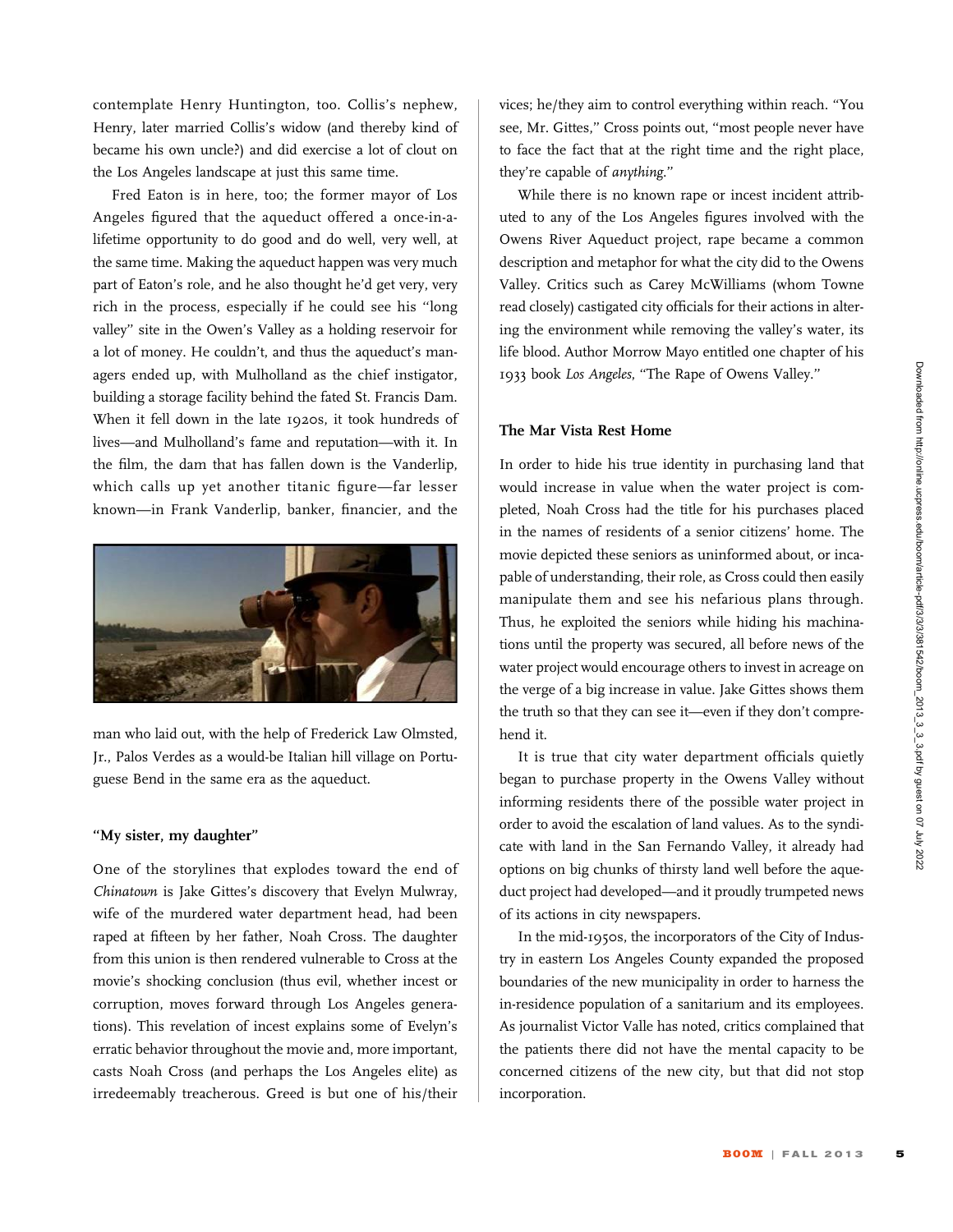

# Drought

The real-life argument in favor of the city's need for more water was based on the needs of an expanding population coupled with the effects of crushing drought. In Chinatown, there is a heat wave, but the drought is treated as a myth generated by the elite conspiracy to bring Owens Valley water down from the mountains. In fact, it is depicted as man-made in several sequences in which water gates are purposely and secretly opened to allow runoff of thousands of gallons of water held in a city reservoir. Wasting water was an important component of the overall conspiracy to grab more water for the city and enrich Noah Cross. The motion picture made the most of it.

William Mulholland's granddaughter Catherine has shown that there was a water shortage in the early twentieth century. The previous decade saw below average rainfall and more of the available ground and below-ground water was consumed by the expanding population. There do not seem to be any substantiated reports of water being purposely drained away by water department personnel. There were always breakdowns in aging infrastructure at the time, but claims about dumping water seem more like overheated campaign accusations made by opponents of the project.

That said, the demand for water would prove largely insatiable; one aqueduct became two, the Colorado River would soon be brought to the very borders of Los Angeles, and the state water project would follow in due course. As William Mulholland said of Los Angeles, its growth, and its water needs: ''If Los Angeles does not secure the Owens Valley water supply, she will never need it.''

# Government officials, noir, and the Depression-era setting

The film is set in the late Depression, calling up noir settings and plot lines. The events that the film is wrapped around are events of twenty-five years earlier. We like the later setting. The Depression setting has the better cars. The distinctions between rich and poor stand out sharper. The Depression setting helps create characters, too. Jake Gittes, for example, calls out his antagonist in the orange groves of the ''Northwest Valley'' as a ''dumb Okie,'' a nod to the heavy migration of Dust Bowlers throughout the 1930s to greater Los Angeles. It's not that someone wouldn't have used the regional and ethnic slur in, say, 1913. They could have. But the prevalence of the epithet—and its